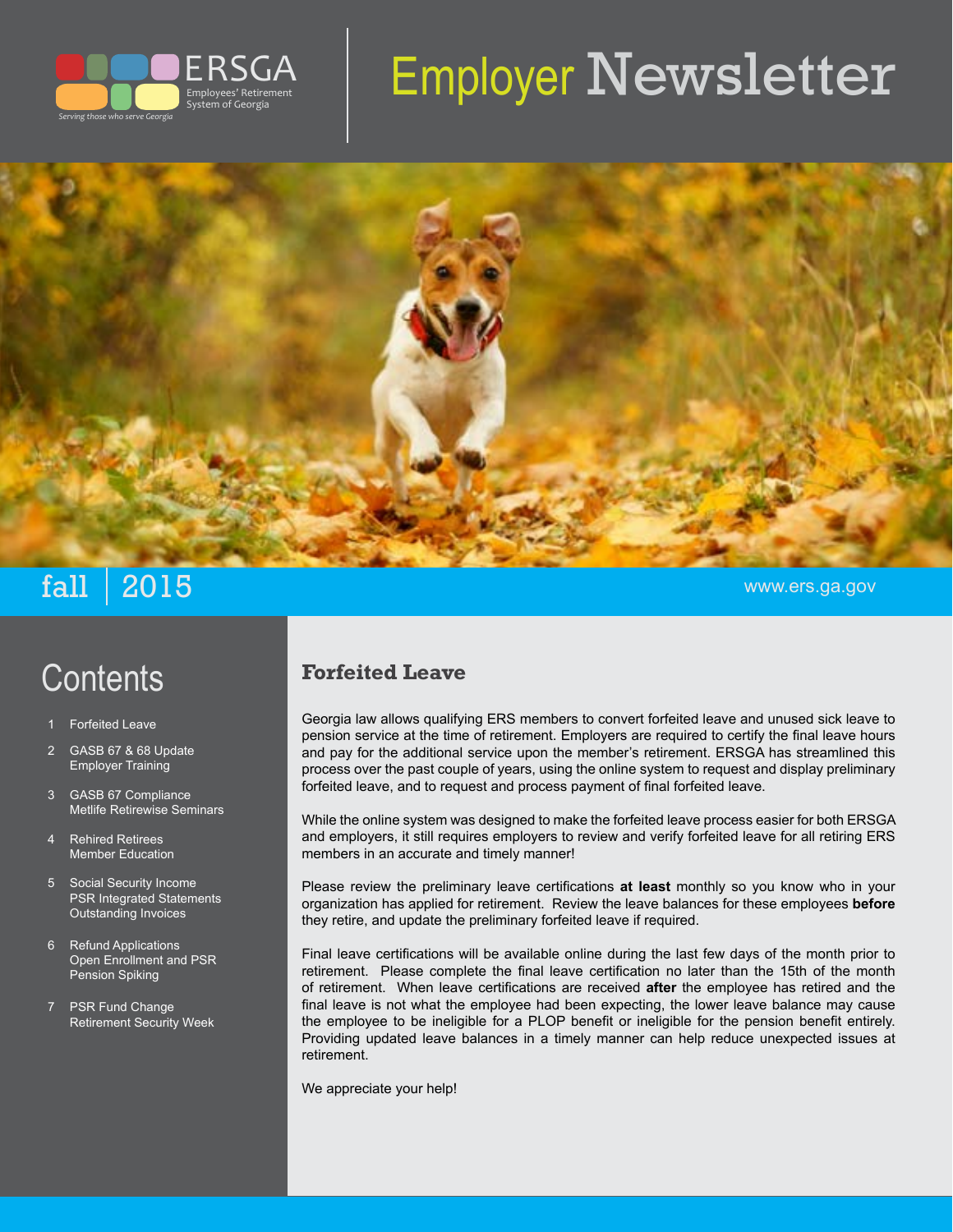## **GASB 67 & 68**  *Update: Accounting and Actuarial Cycles*

Employers who prepare and report separate financial statements under GAAP (Generally Accepted Accounting Principles), must comply with GASB 68. If you are a state agency or a local or county employer and GASB 68 applies for the first time this year, you must report your proportionate share of the collective pension amounts for retirement benefits provided through our plans in your 2015 financial statements. Per GASB 68, these pension amounts include the net pension liability, deferred inflows of resources, deferred outflows of resources, and pension expense.

Because this will be an annual process, we have prepared a high-level schedule of pension plan and employer activities around the new GASB 67 and 68 accounting and actuarial cycles. The dates are approximate but should give you a general idea for planning purposes.

*Note: Some large employers (as measured by total pensionable payroll) will be requested to provide employer confirmations and independent auditor attestations each year. Smaller employers will be required to provide this data less frequently. If your employer is selected, it is vital for plan reporting that you submit the requested information by the due dates provided.*

| <b>GASB</b><br>67 & 68               | <b>January</b>                                               | <b>February</b>                  | <b>March</b>                                                                                                         | <b>April</b>                                                                                                    | <b>May</b>                                                                                                                  | June                                                                                  |
|--------------------------------------|--------------------------------------------------------------|----------------------------------|----------------------------------------------------------------------------------------------------------------------|-----------------------------------------------------------------------------------------------------------------|-----------------------------------------------------------------------------------------------------------------------------|---------------------------------------------------------------------------------------|
| Plan<br><b>Activities</b>            | Manual<br>employers<br>selected for<br>census data<br>audits |                                  |                                                                                                                      | Plan Actuary<br>issues the<br>GASB <sub>68</sub><br>reports<br>GASB <sub>68</sub><br>reports<br>audited by KPMG | Request<br>attestation<br>reports - due 7/31<br>Send GASB<br>68 employer<br>packets and note<br>disclosures to<br>employers | Request<br>contribution<br>confirmations<br>Conduct<br>GASB <sub>67</sub><br>webinars |
| <b>Employer</b><br><b>Activities</b> |                                                              | Provide census<br>data for audit |                                                                                                                      |                                                                                                                 |                                                                                                                             | Attend GASB 67<br>webinars                                                            |
|                                      | July                                                         | <b>August</b>                    | <b>September</b>                                                                                                     | <b>October</b>                                                                                                  | <b>November</b>                                                                                                             | <b>December</b>                                                                       |
|                                      |                                                              |                                  |                                                                                                                      |                                                                                                                 |                                                                                                                             |                                                                                       |
| Plan<br><b>Activities</b>            |                                                              |                                  | Plan actuary<br>issues the<br>GASB 67 reports<br>Provide employer<br>contributions to<br>auditor, actuary<br>and SAO | <b>Issue Audit</b><br>Report                                                                                    |                                                                                                                             | <b>Issue CAFR</b>                                                                     |

#### **STAY TUNED!**

Employer Training Outreach is back by popular demand. Be on the lookout for a schedule announcement soon!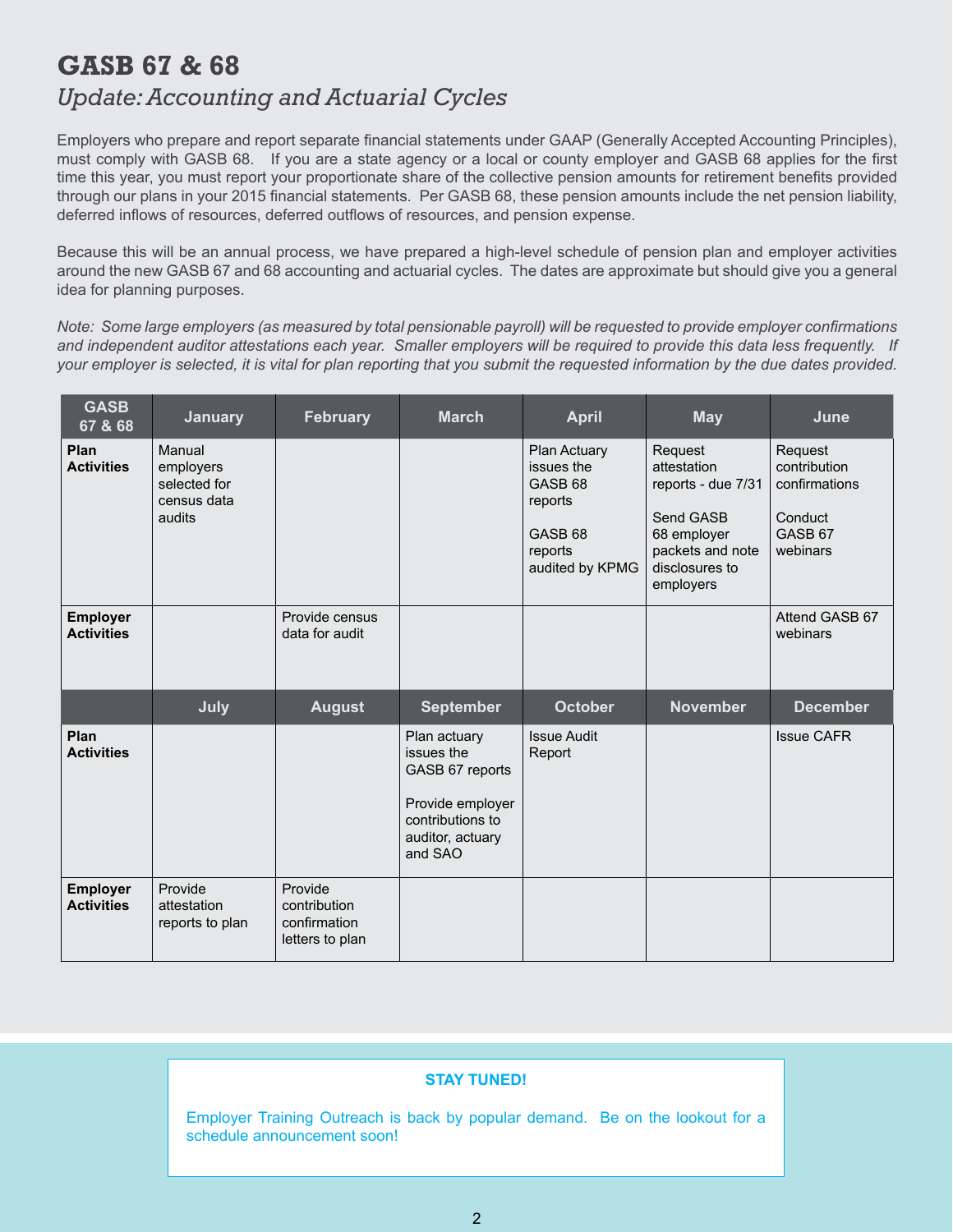# **GASB 67 Compliance File Reporting**

Several ERSGA financial statement assertions, such as net pension liability, contribution revenue, and contribution receivables, are dependent on the accuracy and completeness of census data. Significant census data for pension plan purposes includes date of birth, social security number, date of hire, pensionable salary, employee contributions, and employer contributions. To ensure significant census data items are completely reported and accurate, new pension compliance file reporting and sample audits were initiated in 2015.

#### **Compliance File Reporting (Non-Statewide Employers)**

Many of our employers are now submitting a monthly compliance file as part of the regular monthly reporting (employee contributions, rehired retiree, and compliance reporting). The compliance file contains employees who are paid by the employer during the month but are not enrolled in the plan or are otherwise ineligible for plan membership. Employees eligible for another publicly supported pension plan (e.g., TRS) should be excluded from the file. By submitting a compliance file each month, you help the plan ensure complete and accurate reporting.

Compliance files are due on the first of the month and should be uploaded using the *Upload File* module on the Employer Desktop by selecting compliance file in the drop down menu.

#### **Sample Census Data Audits (Manual Employers – Monthly Detail)**

Our manual employers include most tax offices, state courts, juvenile courts, and several authorities. Each month manual employers enter their census data via the Employer Desktop – Maintain Monthly Detail Module. To ensure the accuracy and completeness of your census data, your employer will be periodically selected for audit.

Each year in January, ERSGA will select employers for the audit. An audit engagement letter will be sent to the agency head, human resources, and payroll via email. Payroll and census data from the current fiscal year will be requested for review. The data provided will be audited and a report will be issued. If your agency is selected for a census data audit, please cooperate fully with ERSGA by providing source documentation by the date provided in your audit engagement letter.



,

### **retirewise® Financial Education**

In August 2014, ERSGA, in cooperation with MetLife, began offering Retirewise Financial Education Workshops at state employer locations. Last year, 68 Retirewise workshops were hosted by eleven different agencies and attended by over 400 state employees. Most of the workshops have been conducted in the metro Atlanta area.



The workshops cover a range of topics, such as budgeting, financial planning, investment basics, wills, trusts, estate planning, and Social Security. In addition, the representatives from MetLife and ERSGA cover flexible and retirement benefits. The workshops have been very well-received by state employees, and the demand for workshops has been high.

In order to meet demand and expand the availability of the workshops outside the metro Atlanta area, several technical colleges around the state will host Retirewise workshops beginning this October, expanding coverage to all 12 regions of the state.

If you are interested in scheduling the workshops for your employees, please contact [Carlton Lenoir](mailto:carlton.lenoir@ers.ga.gov) at ERSGA.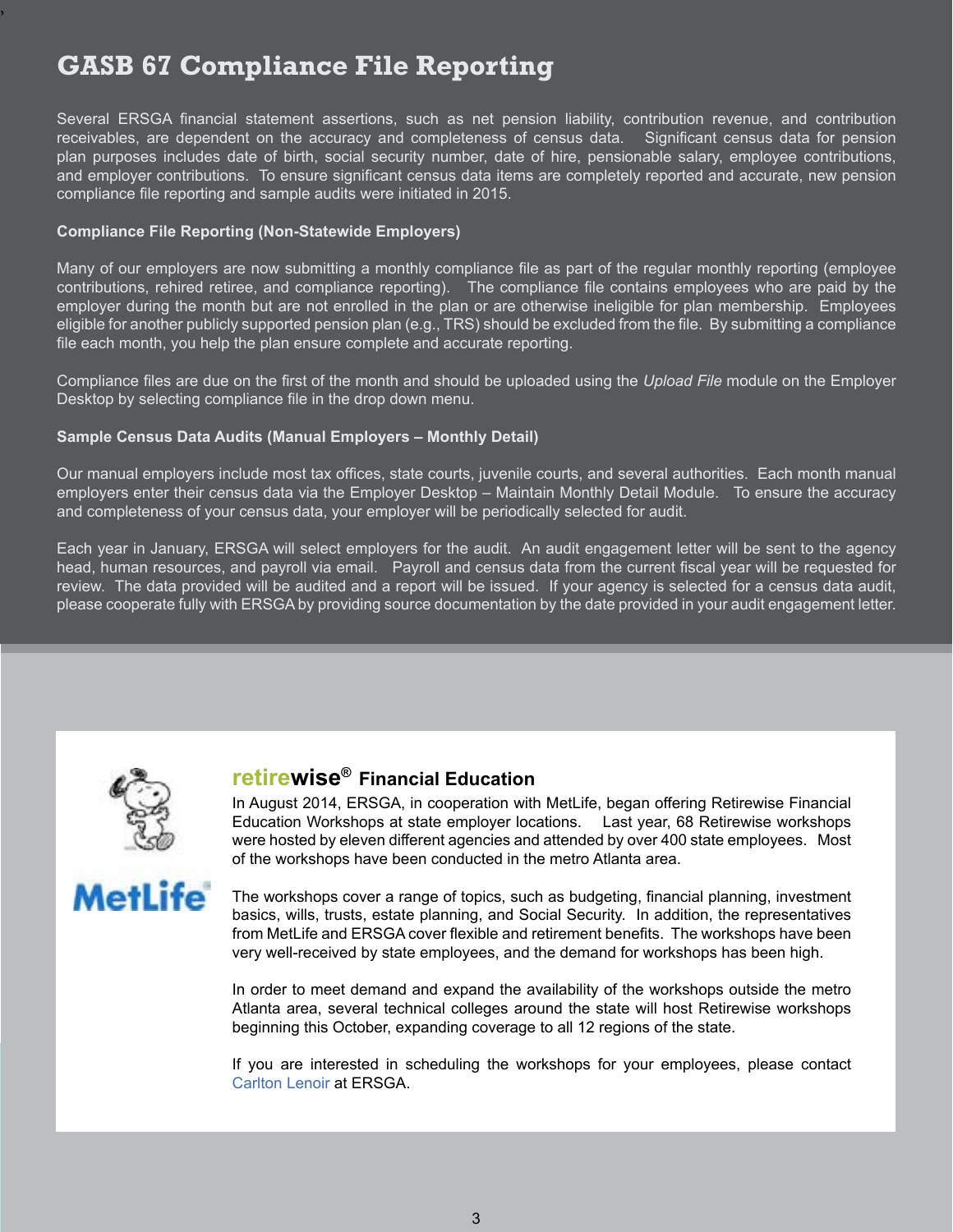## **Rehired Retirees**

#### *Independent Contractors - When to Report Hours to the Plan*

Every year, ERSGA staff receives questions about rehired retirees and the 1,040 hours return-to-work provisions. One of the most frequent rehired retiree questions is in regard to independent contractors not on the payroll. Employers should know that **few rehired retirees working as independent contractors are exempt from 1,040 hour reporting**. The exemption to the 1,040 hour reporting requirement only applies to independent contractors who meet all of the following exceptions:

- **▪** The contracting entity has multiple employees;
- The contracting entity has multiple contracts, and the contracts are not limited to State of Georgia employers; and
- **▪** The contractual relationship with the employer was not created as a means to allow a retired employee to continue employment after retirement in a position similar to the one he or she held before retirement.

Reporting hours worked for a rehired retiree as required by statute will not jeopardize an independent contractor's status and make them an employee. The IRS1 rules for determining employee versus independent contractor status are based on:

**Behavioral Control** - facts showing whether the employer has a right to direct and control what work is accomplished and how the work is done through instructions, training or other means.

**Financial Control** - facts showing whether the employer has a right to direct or control the financial and business aspects of the worker's job. This includes:

- The extent to which the worker has unreimbursed business expenses
- The extent of the worker's investment in the facilities or tools used in performing services
- **▪** The extent to which the worker makes his or her services available to the relevant market
- **▪** How the business pays the worker, and
- **▪** The extent to which the worker can realize a profit or incur a loss

**Relationship of the Parties** - facts showing the type of relationship of the parties. This includes:

- **▪** Written contracts describing the relationship the parties intended to create
- **▪** Whether the business provides the worker with employee-type benefits, such as insurance, a pension plan, vacation pay, or sick pay
- The permanency of the relationship, and
- The extent to which services performed by the worker are a key aspect of the regular business of the company

1 See IRS Publication 1779, Independent Contractor or Employee [\(http://www.irs.gov/pub/irs-pdf/p1779.pdf\)](mailto:carlton.lenoir@ers.ga.gov)

## **Member Education**

Check out the Member Education links on the left-hand navigation menu on [www.ers.ga.gov.](http://www.ers.ga.gov)

Under *presentations,* members can attend an educational webinar, or watch a video presentation any time with information about their retirement plan.

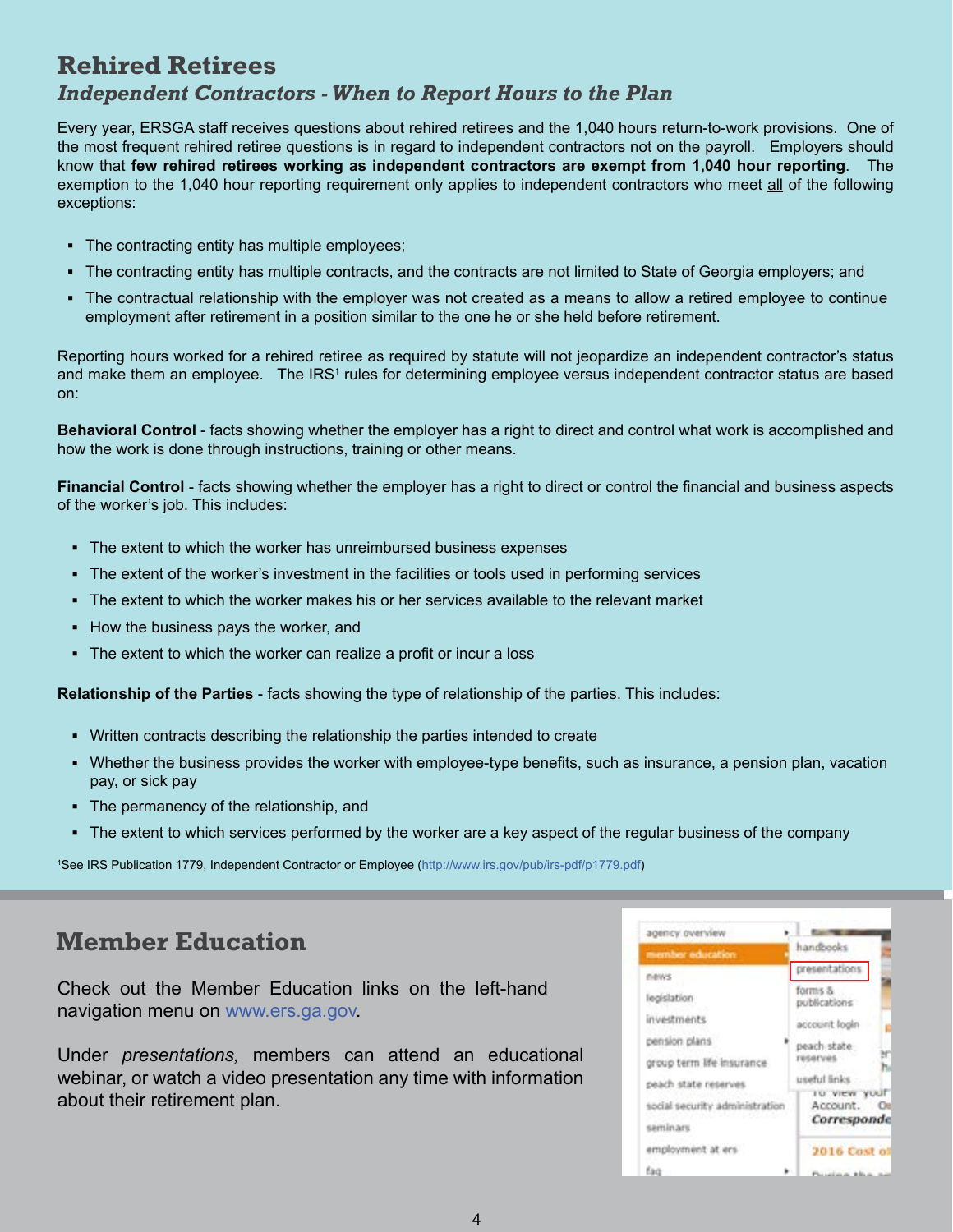## **WRAP** *Maximizing Social Security Income*

The ERSGA Workshop for Retirement Application Processing (WRAP) is conducted every other Tuesday in our offices in Atlanta. The Workshop presentation is also available online (see member education at [www.ers.ga.gov](http://www.ers.ga.gov)). Effective September 2015, ERSGA, in partnership with MetLife, is offering a complimentary Social Security Benefit Workshop as part of the WRAP agenda. The Social Security Benefit Workshop explains Social Security benefit eligibility, how benefits are calculated, and how best to incorporate Social Security into your retirement income strategy.

See our [website](http://www.ers.ga.gov) for the WRAP schedule and plan to attend a future session. No registration is required.

## **ERSGA-PSR Integrated Statements to be Mailed in FY16!**

In FY16, ERSGA and Peach State Reserves (PSR) will be sending integrated pension and 401(k)/457 plan statements to members. The statement will be the first of its kind issued by the two plans. More information about the statements will be sent to employers prior to release.

**To ensure all members get this valuable information, the plan needs accurate addresses for members. Over the next few months, pay special attention to the address feedback provided by ERSGA and GaBreeze and make necessary changes.** 

## **Outstanding Employer Invoices Update**

As of the September 2015 report month, there were 1,649 outstanding invoices across all plans. These invoices are created when there is a variance between the amount reported in the employee detail data and the cash received. An employer may be entitled to take a credit on future data submissions to the plans.

| Plan         | <b>Number of Invoices</b> | <b>Invoice Totals</b> |
|--------------|---------------------------|-----------------------|
| <b>ERS</b>   | 922                       | \$ (102, 442.36)      |
| <b>GDCP</b>  | 255                       | (19, 327.54)          |
| <b>JRS</b>   | 238                       | 163,766.21            |
| <b>LRS</b>   | 16                        | 61.46                 |
| <b>PSERS</b> | 218                       | 32.00                 |
| Total        | 1,649                     | \$<br>42,089.77       |

Contact your employer reporting representative for more information.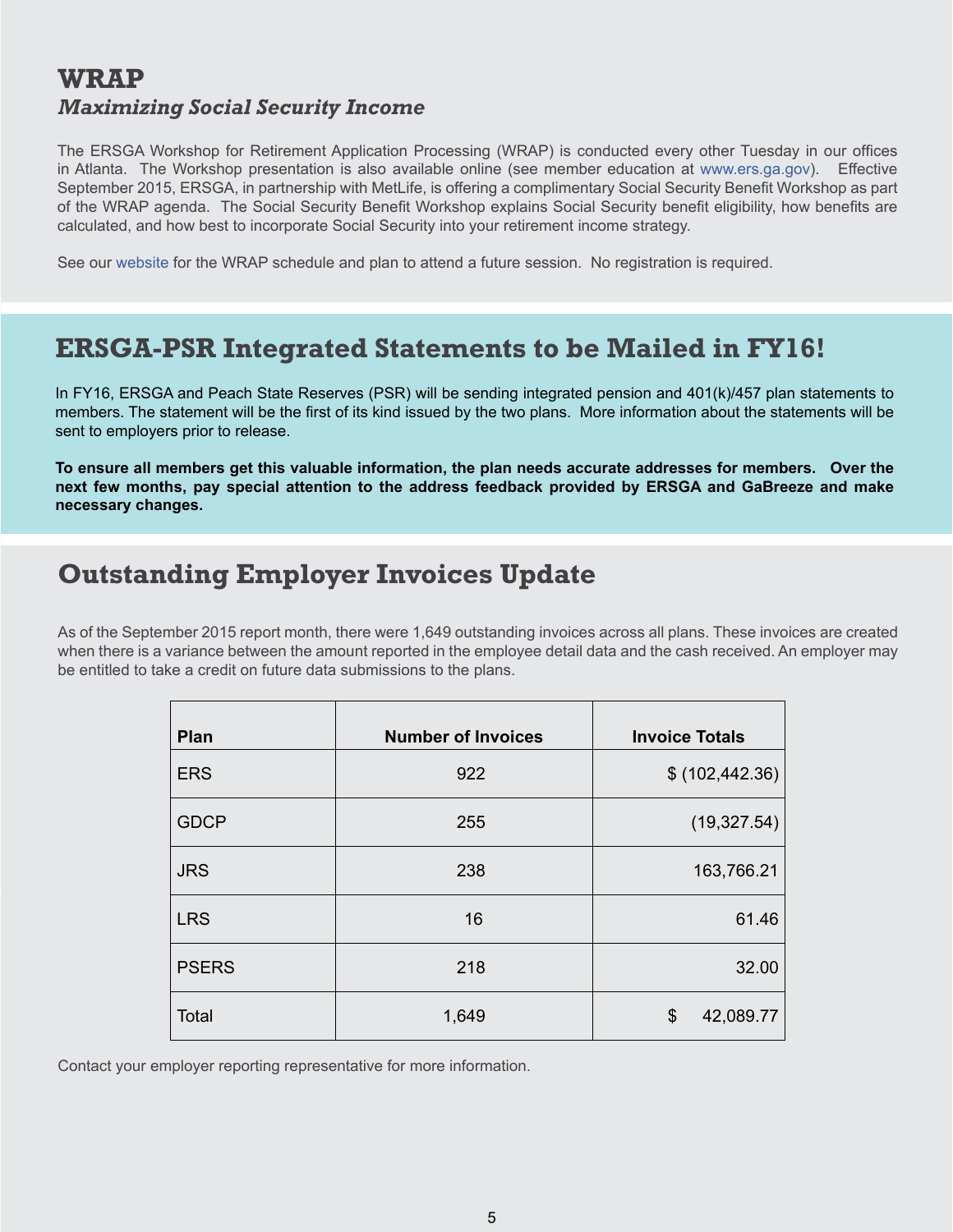# **Refund Applications**

Terminated members of ERS, PSERS, and GDCP who are not entitled to a vested pension benefit can request their refund online!

Members can only use the online process once their account status has been updated to Inactive. We update this as soon as we receive the termination date from your agency, either with the monthly contributions file or through *Ad Hoc Termination Reporting* on your Employer Desktop. For the online refund process to function smoothly, it is important that termination dates be entered in your payroll system or on your Employer Desktop as soon as the employee terminates employment.

Using the online tool for refunds benefits members, employers, and the retirement system. When your employees use the online process, you won't have to complete the Employer Certification on the Refund Application or mail the application to us. Also, members with more than \$200 of taxable interest will be able to make a Rollover Election at the time they apply online for their refund, rather than completing separate paperwork and delaying receipt of their refund.

If you are not using the *Ad Hoc Termination* reporting tool on your Employer Desktop to enter the termination date, please advise terminating employees that it will take approximately two to six weeks for their account to be updated to an Inactive status, at which time they can go online at [www.ers.ga.gov](http://www.ers.ga.gov) to request a refund. If you enter their termination date using the *Ad Hoc Termination* reporting tool, they can go online immediately to request their refund.

> **Do not FAX or email Refund Applications to ERSGA!** If we are processing from a paper application, we require original signatures, so original Refund Applications must be MAILED to our office!

## **Open Enrollment and Peach State Reserves**

The Open Enrollment period is 10/19 – 11/6 for Flexible Benefits through GaBreeze. Peach State Reserves (PSR) is included in the online flexible benefit enrollment process and is the perfect opportunity for employees to increase retirement savings and review/update beneficiaries for the PSR plans.

Please encourage employees to think about increasing retirement savings in the PSR plan as part of their preparation for Flexible Benefits enrollment. This is also an excellent time to promote the use of the auto escalation feature, which is an option in the online open enrollment process under the PSR section. Behavioral science has shown that people who say they can't afford to increase savings today, frequently agree to increasing savings in the future. The auto escalation feature allows people to do just that. They can elect to increase their savings rate at a date in the future and continue to increase the rate, at time intervals they select, until they reach the maximum savings rate they desire.

Open Enrollment time is also a great time for employees to review beneficiary information for the both the PSR plans (401(k) and 457) and the ERS plans (pension plan and, if applicable, Group Term Life Insurance (GTLI)). Beneficiaries for the PSR plans can be reviewed and updated on the [GaBreeze](http://gabreeze.ga.gov) site. Pension and GTLI beneficiary information is available on the ERSGA website, which is also provided as a direct link from the [GaBreeze](http://gabreeze.ga.gov) site.

#### **Pension Spiking**

Remember, Georgia law requires that ERSGA invoice employers whenever an employee receives an increase of more than 5% during the 12 months prior to retirement. Please see our **[Spring 2015 Employer Newsletter](http://www.ers.ga.gov/Docs/Formsandpubs/EmployerNewsletterSpring2015.pdf)** for more information.